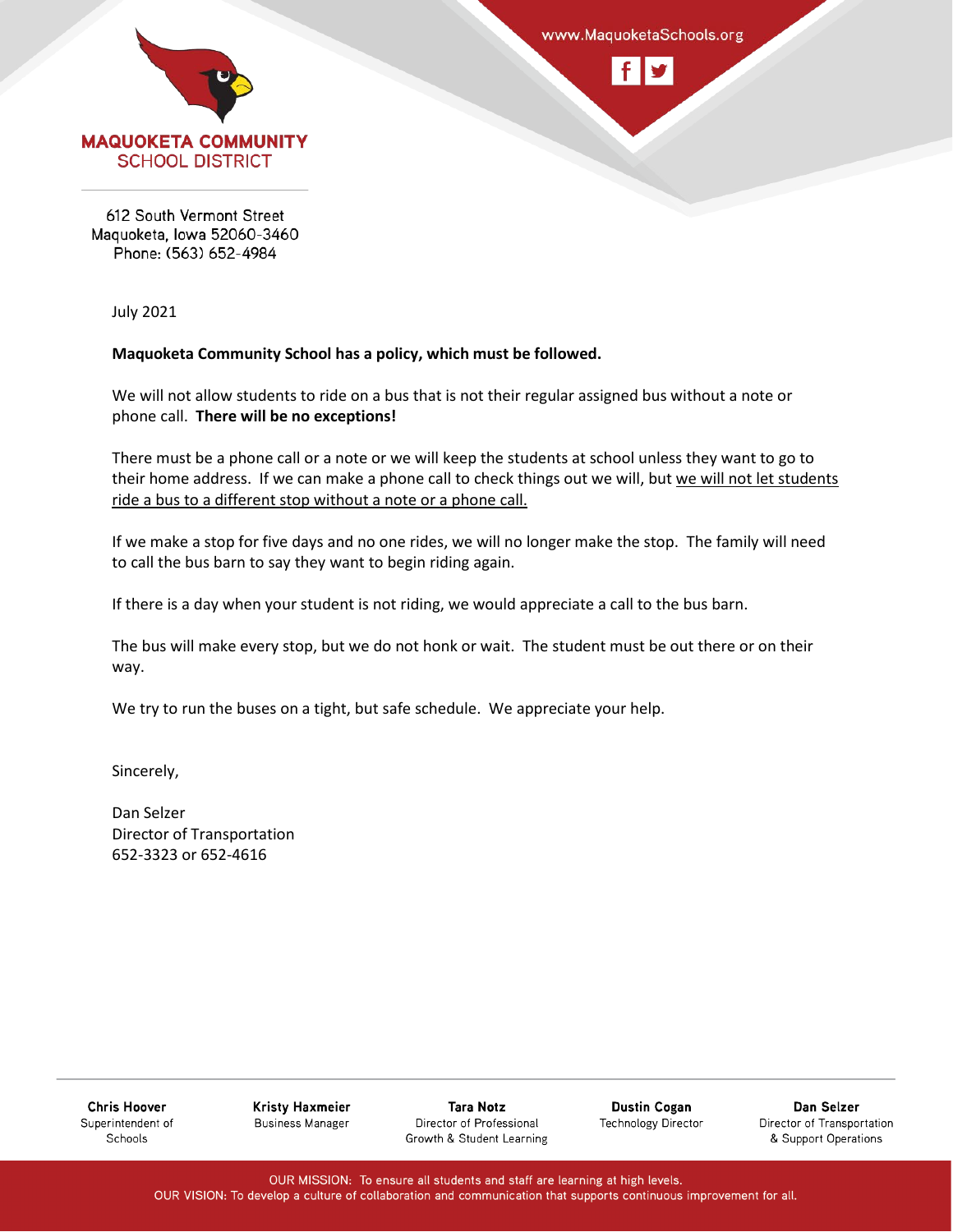# MCSD Code No. 711.2 July 2020 Chapter 7 – Non-instructional Operations & Business Services

# Policy Title: Student Bus Conduct Requirements

It will be the responsibility of the Transportation Director with the consultation of the Superintendent of Schools to develop written student bus and transportation discipline rules and regulations.

These rules and regulations shall be distributed to all students and/or their parents or guardians at the time of student registration.

The board supports the use of video cameras on school buses used for transportation to and from school as well as for field trips, curricular or extracurricular events. The video cameras will be used to monitor student behavior and may be used as evidence in a student disciplinary proceeding. The videotapes are student records subject to school district confidentiality, board policy, and administrative regulations.

Should a student violate any of those rules and regulations, the Transportation Director has the authority to suspend the student from transportation privileges for up to three days. The driver shall immediately notify the Transportation Director if a suspension is to be considered. The Transportation Director shall notify the student's parents or guardians of the suspension. A hearing with the student's parents or guardians may be arranged at their request. This meeting shall include the driver, the Transportation Director, and may also include the school principal. This hearing shall be for the twofold purpose of discussing the nature of the violation and to explain that further offenses may result in a suspension of transportation privileges of up to two weeks.

After this hearing, the Transportation Director and/or principal shall address a letter to the parent or guardian restating the offense as well as a consequence of future violations.

Should a second offense occur, the transportation privilege may be suspended up to two weeks (10 school days) by the Transportation Director and/or school principal. A letter shall immediately be sent to the parents or guardians explaining the offense, stating the length of the suspension, and indicating that a further offense may result in suspension of the transportation privilege for the remainder of the semester or six weeks whichever is greater.

Should an appeal be requested, it shall be heard by a hearing committee composed of the Superintendent, a member of the Board of Education, and a principal who has not previously been involved in the case.

The hearing committee's decision may include upholding, modifying or denying the suspension.

| Legal Reference:                                                                                                                             |                | Iowa Code §§ 279.8; 285; 321                                                                               |
|----------------------------------------------------------------------------------------------------------------------------------------------|----------------|------------------------------------------------------------------------------------------------------------|
| Cross Reference;                                                                                                                             | 503.1<br>503.4 | <b>Student Conduct</b><br>Good Conduct Rule                                                                |
| Previous Date of Adoption<br><b>Revision Discussion</b><br>First Reading on Revision<br>Adoption of Revision<br>Reviewed by Policy Committee |                | $02 - 09 - 87$<br>$07-19-93$<br>$07-19-93$<br>08-09-93<br>01-25-99, 04-24-06, 04-11-11, 05-15-17, 07-20-20 |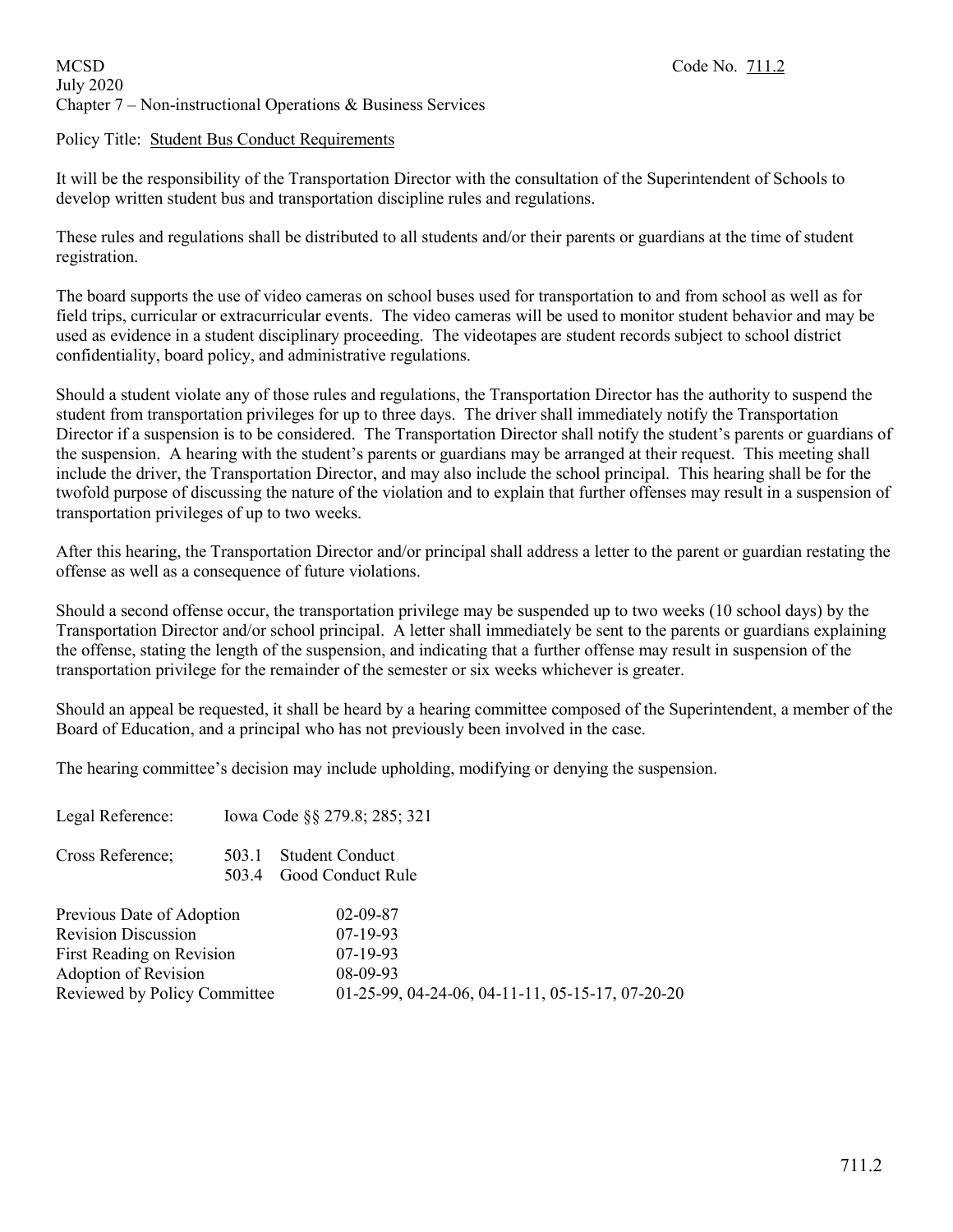# Code No. 711.2R1

# STUDENT CONDUCT ON SCHOOL TRANSPORTATION REGULATION

All persons riding in school district vehicles will adhere to the following rules. The driver, sponsor, or chaperones are to follow the school bus discipline procedures for student violations of this policy.

- No pop, candy, food, or gum may be eaten on the bus.
- No electronic games or toys played on bus.
- No getting up to throw away garbage or passing garbage to the front.
- Students will not open or close the bus windows without permission from the driver.
- Radios, CD players, and tape players are allowed with headsets only.
- No fighting on the bus or at the bus pick-up points.
- Students will not throw objects about the bus or out of the windows.
- Students will remain seated at all times (including at the exchange).
- Students will converse in normal tones; loud or vulgar language is prohibited.
- When bus is crossing a railroad track, all conversation must stop until the bus has crossed the tracks.
- Students will enter and leave the bus at school loading stations and at highway bus stops in an orderly fashion and in accordance with instructions.
- Students will refrain from talking to the driver while the bus is in motion.
- Students will keep their feet off the seats and out of the aisle.
- If students must cross the highway to enter or leave the bus, they shall pass in front of the bus and proceed to cross the highway only on a signal from the driver.
- The bus driver is not allowed to discharge pupils at places other than the regular bus stop, unless written request is received from the student's parents.
- Bus riders will be at the designated loading pint before the bus arrival time.
- Bus riders will wait until the bus comes to a complete stop before attempting to enter.
- Riders must not extend arms or heads out of the windows at any time.
- All bus riders will load through the right front door. The emergency door is for emergencies only.
- A rider may be assigned a seat by the driver.
- Riders who damage seats or other equipment will reimburse the district for the cost of the repair or replacement.
- Waste containers are provided on all buses for the bus riders' use.
- Classroom conduct is to be observed by students by students while riding the bus except for ordinary conversation.
- The driver is in charge of the students and the vehicle, and the driver is to be obeyed promptly and cheerfully.
- Students will assist in looking after the safety and comfort of younger students.
- Shooting paper wads, squirt guns, or other material in the vehicle is not permitted.
- Roughhousing in the vehicle is prohibited.
- Students will refrain from crowding or pushing.
- The use or possession of alcohol, tobacco or look-alike substances is prohibited in the vehicle.
- The Good Conduct Rule is in effect.
- The bus driver will expect good conduct from all students and may have other rules in order to maintain a safe bus ride for everyone.

Exceptions to some of these rules may be made for activity and field trips.